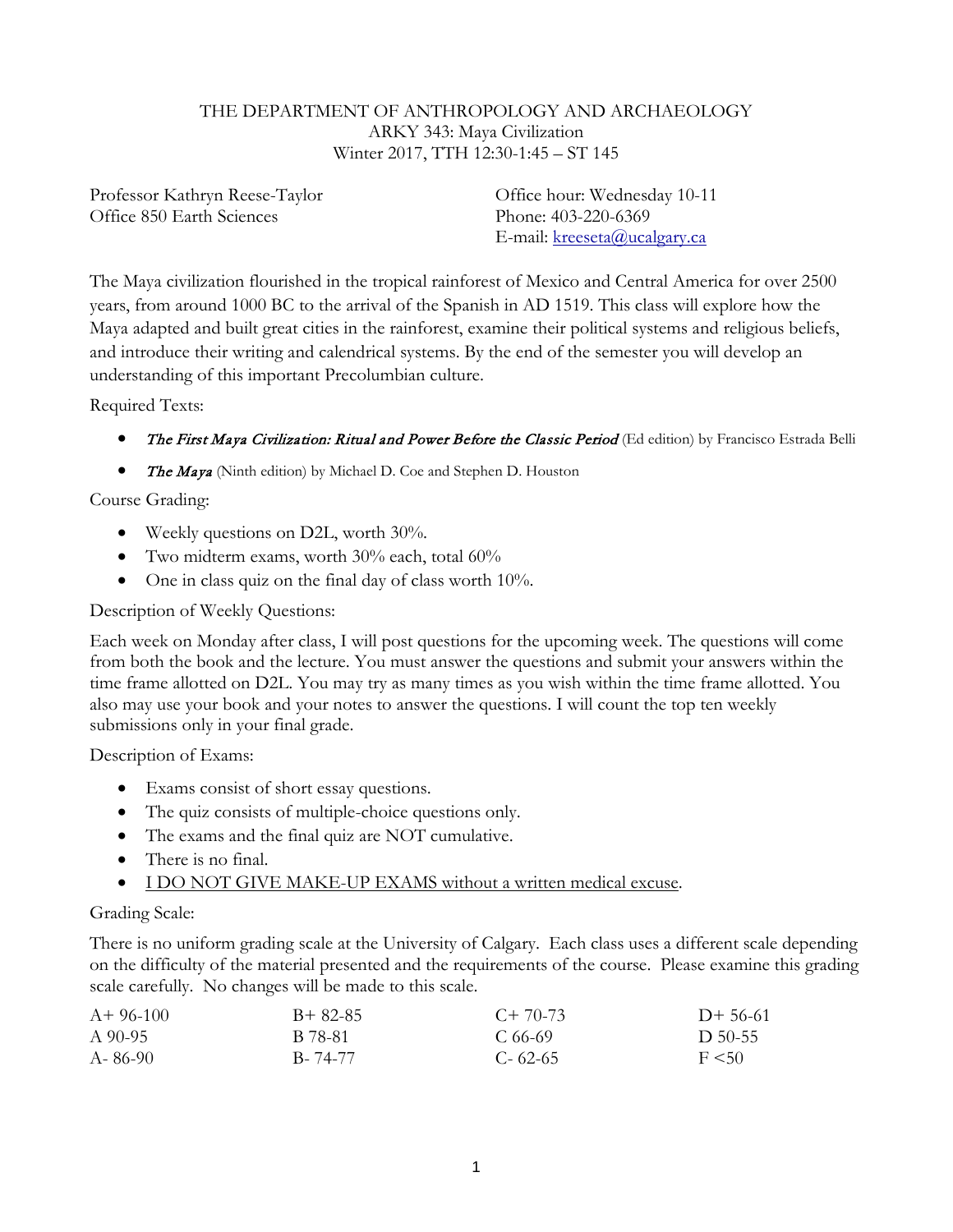### **ACADEMIC ACCOMMODATIONS**

http://www.ucalgary.ca/access/accommodations/policy

Students needing an Accommodation because of a Disability or medical condition should communicate this need to Student Accessibility Services in accordance with the Procedure for Accommodations for Students with Disabilities Students needing an Accommodation based on a Protected Ground other than Disability, should communicate this need, preferably in writing, to "(Instructor) (Associate Dean) (Department Head) (other designated person)"

### **ACADEMIC INTEGRITY**

Academic integrity is essential to the pursuit of learning and scholarship in a university, and to ensuring that a degree from the University of Calgary is a strong signal of each student's individual academic achievements. As a result, the University treats cases of cheating and plagiarism very seriously. For detailed information on what constitutes academic misconduct, please refer to the following link: http://www.ucalgary.ca/pubs/calendar/current/k-2-1.html

All suspected cases of academic dishonesty will be investigated following procedures outlined in the University Calendar. If you have questions or concerns about what constitutes appropriate academic behavior or appropriate research and citation methods, you are expected to seek out additional information on academic integrity from your instructor or from other institutional resources.

### **TEACHING EVALUATIONS / USRIS (Universal Student Ratings of Instruction)**

At the University of Calgary, feedback provided by students through the Universal Student Ratings of Instruction (USRI) survey provides valuable information to help with evaluating instruction, enhancing learning and teaching, and selecting courses. Your responses make a difference, please participate! Website: http://www.ucalgary.ca/usri/

Writing Across the Curriculum: Writing skills are not exclusive to English courses and, in fact, should cross all disciplines. The University supports the belief that throughout their University careers, students should be taught how to write well so that when they graduate their writing abilities will be far above the minimal standards required at entrance. Consistent with this belief, students are expected to do a substantial amount of writing in their University courses and, where appropriate, instructors can and may use writing and the grading thereof as a factor in the evaluation of student work. The services provided by the Writing Centre in the Effective Writing Office can be utilized by all undergraduate and graduate students who feel they require further assistance.

### **Emergency Evacuation Assembly Points:**

In the event of an emergency that requires evacuation, please refer to the following link to become familiar with the assembly points for the class: http://www.ucalgary.ca/emergencyplan/assemblypoints

### **Freedom of Information and Protection of Privacy Act:**

The University of Calgary is committed to protecting the privacy of individuals who work and study at the University or who otherwise interact with the University in accordance with the standards set out in the Freedom of Information and Protection of Privacy Act. Please refer to the following link for detailed information: http://www.ucalgary.ca/legalservices/foip

The Department of Anthropology and Archaeology's FOIP (Freedom of Information and Privacy) policy requires all reports/examinations to be returned to students during class time or the instructor's office hours. Any term work not picked up will be placed in the Anthropology and Archaeology Office (ES620) for distribution. Any student not wishing to have their work placed in the office must make alternative arrangements with the course instructor early in the term.

### **Safewalk Information:**

Campus Security, in partnership with the Students' Union, provides the Safewalk service, 24 hours a day to any location on Campus including the LRT, parking lots, bus zones and University residences. Contact Campus Security at (403) 220-5333 or use a help phone, and Safewalkers or a Campus Security Officer will accompany you to your campus destination.

### **Faculty of Arts Program Advising and Student Information Resources:**

Have a question, but not sure where to start? Arts Students' Centre

The Faculty of Arts Students' Centre is the overall headquarters for undergraduate programs in the Faculty of Arts. The key objective of this office is to connect students with whatever academic assistance that they require.

In addition to housing the Associate Dean, Undergraduate Programs and Student Affairs and the Associate Dean for Teaching and Learning, the Arts Students' Centre is the specific home to:

- program advising
- the Faculty's Co-operative Education Program